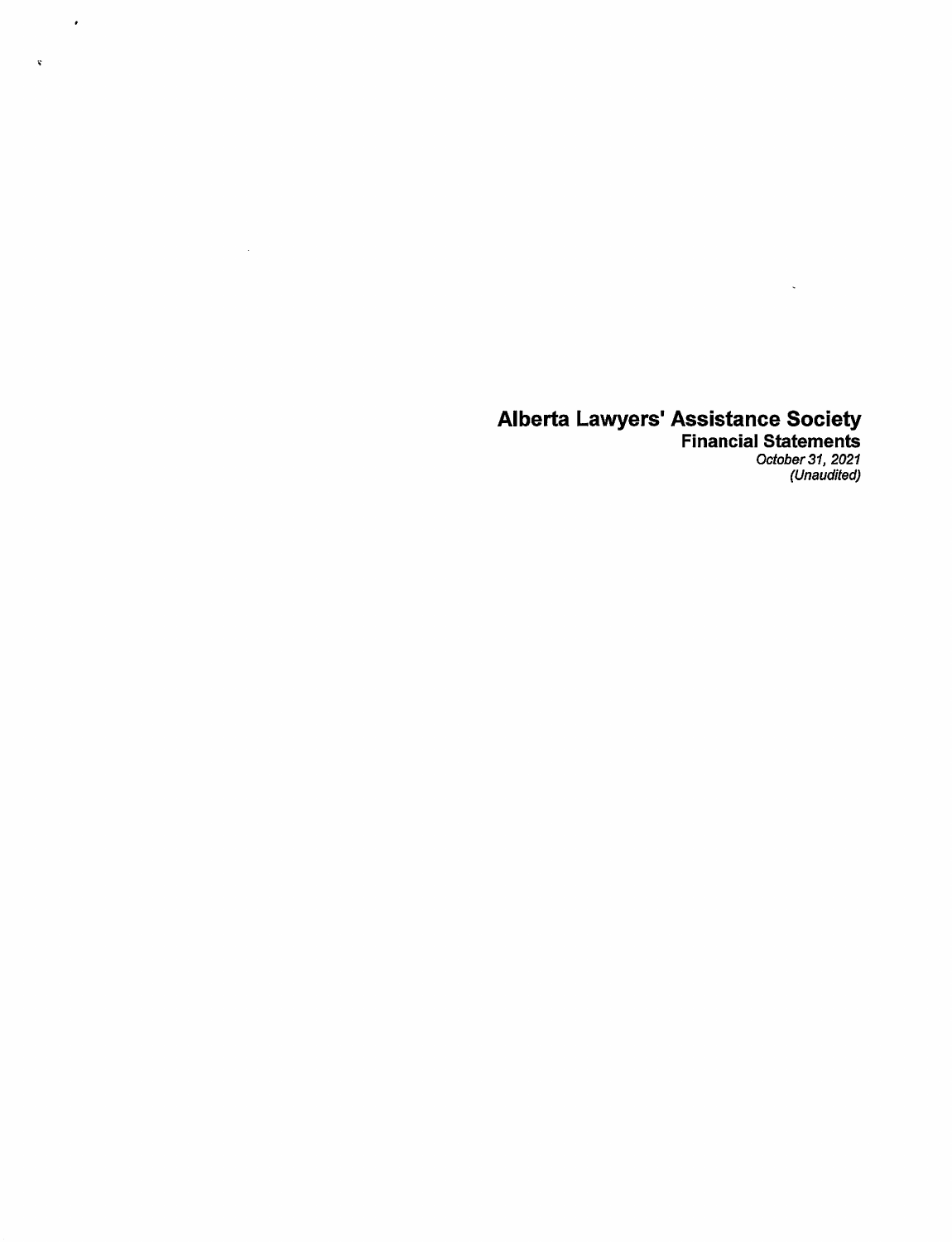To the Board of Directors of Alberta Lawyers' Assistance Society:

Management is responsible for the preparation and presentation of the accompanying financial statements, including responsibility for significant accounting judgments and estimates in accordance with Canadian accounting standards for notfor-profit organizations. This responsibility includes selecting appropriate accounting principles and methods, and making decisions affecting the measurement of transactions in which objective judgment is required.

In discharging its responsibilities for the integrity and fairness of the financial statements, management designs and maintains the necessary accounting systems and related internal controls to provide reasonable assurance that transactions are authorized, assets are safeguarded and financial records are properly maintained to provide reliable information for the preparation of financial statements.

The Board of Directors is composed entirely of Directors who are neither management nor employees of the Society. The Board is responsible for overseeing management in the performance of its financial reporting responsibilities. The Board fulfils these responsibilities by reviewing the financial information prepared by management and discussing relevant matters with management, and external accountants. The Board is also responsible for recommending the appointment of the Society's external accountants.

MNP LLP is appointed by the directors to review the financial statements and report directly to them; their report follows. The external accountants have full and free access to, and meet periodically and separately with, both the Board and management to discuss their review engagement results.

April 23, 2022

Loraine Champid

**Exprutive Director**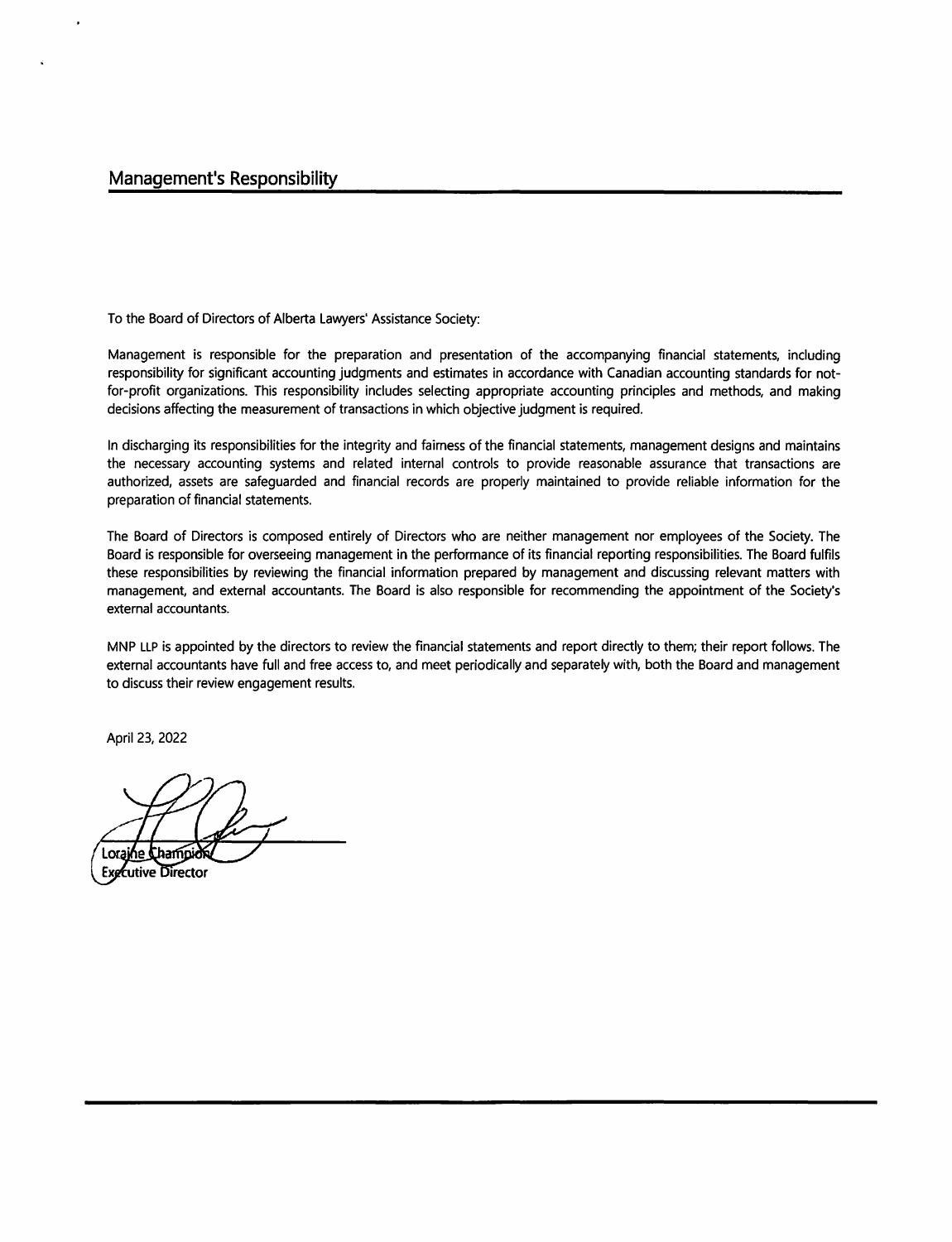

To the Board of Alberta Lawyers' Assistance Society:

We have reviewed the accompanying financial statements of Alberta Lawyers' Assistance Society that comprise the statement of financial position as at October 31, 2021, and the statements of operations and changes in net assets and cash flows for the year then ended, and a summary of significant accounting policies and other explanatory information.

#### Management's Responsibility for the Financial Statements

Management is responsible for the preparation and fair presentation of these financial statements in accordance with Canadian accounting standards for not-for-profit organizations, and for such internal control as management determines is necessary to enable the preparation of financial statements that are free from material misstatement, whether due to fraud or error.

#### Practitioner's Responsibility

Our responsibility is to express a conclusion on the accompanying financial statements based on our review. We conducted our review in accordance with Canadian generally accepted standards for review engagements, which require us to comply with relevant ethical requirements.

A review of financial statements in accordance with Canadian generally accepted standards for review engagements is a limited assurance engagement. The practitioner performs procedures, primarily consisting of making inquiries of management and others within the entity, as appropriate, and applying analytical procedures, and evaluates the evidence obtained.

The procedures performed in a review are substantially less in extent than, and vary in nature from, those performed in an audit conducted in accordance with Canadian generally accepted auditing standards. Accordingly, we do not express an audit opinion on these financial statements.

#### Conclusion

Based on our review, nothing has come to our attention that causes us to believe that the financial statements do not present fairly, in all material respects, the financial position of Alberta Lawyers' Assistance Society as at October 31, 2021, and the results of its operations and its cash flows for the year then ended in accordance with Canadian accounting standards for not-for-profit organizations.

Calgary, Alberta

*MllPLLP* 

April 23, 2022

Chartered Professional Accountants

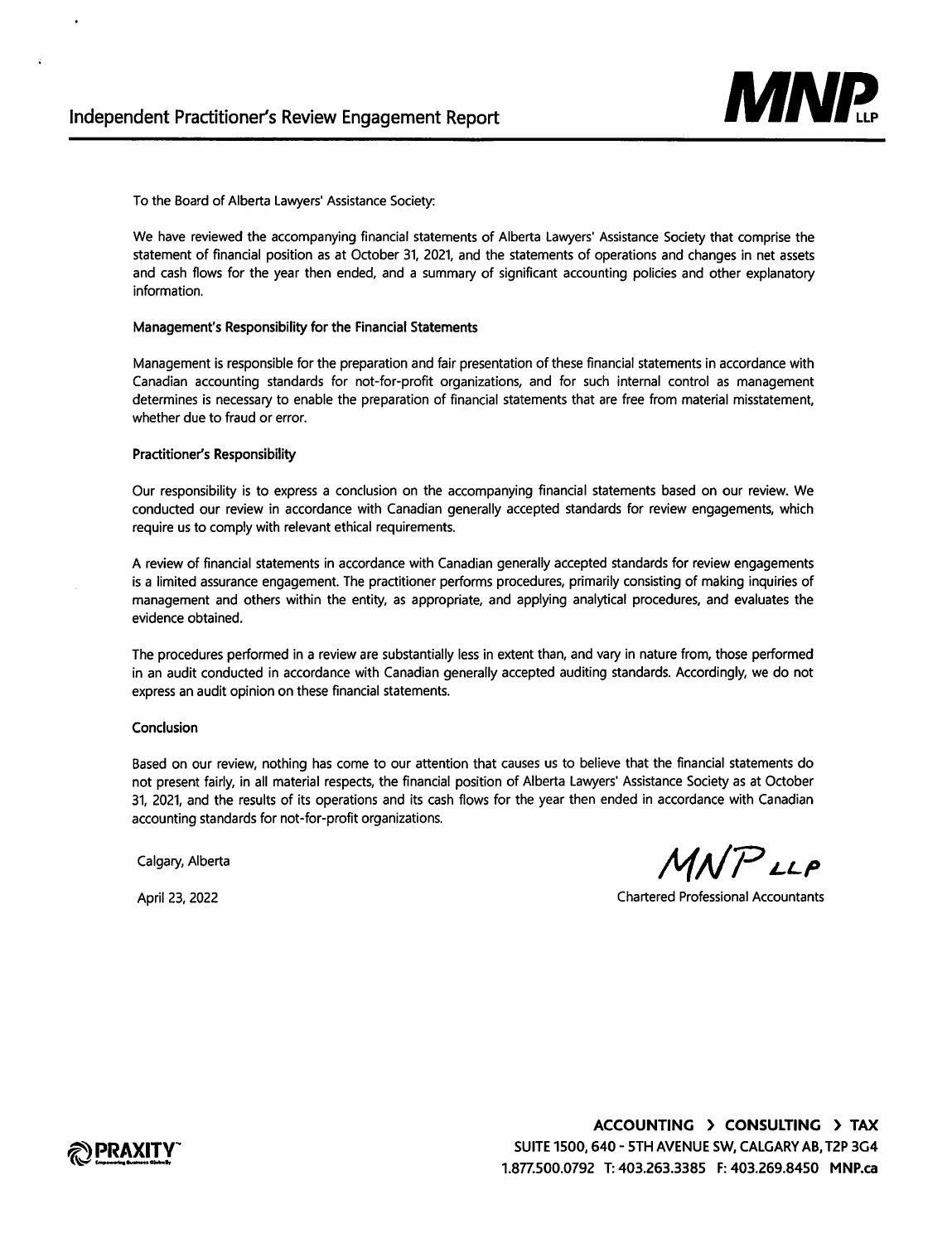Statement of Financial Position

As at October 31, 2021 (Unaudited)

|                                   | 2021    | 2020    |
|-----------------------------------|---------|---------|
| <b>Assets</b>                     |         |         |
| Current                           |         |         |
| Cash                              | 268,201 | 166,003 |
| Goods and Services Tax receivable | 472     | 847     |
| Prepaid expenses                  | ٠       | 4,270   |
|                                   | 268,673 | 171,120 |
| Liabilities                       |         |         |
| Current                           |         |         |
| Accounts payable and accruals     | 33,887  | 642     |
| <b>Net Assets</b>                 |         |         |
| Unrestricted                      | 234,786 | 170,478 |
|                                   | 268,673 | 171,120 |

e Board

Glen Hickenson

/

Director

**PLESS SCAVERE** 

72

ü

Director

The accompanying notes are an integral part of thoso financial statements

 $\tilde{\omega}$ 

 $\hat{\mathbf{x}}$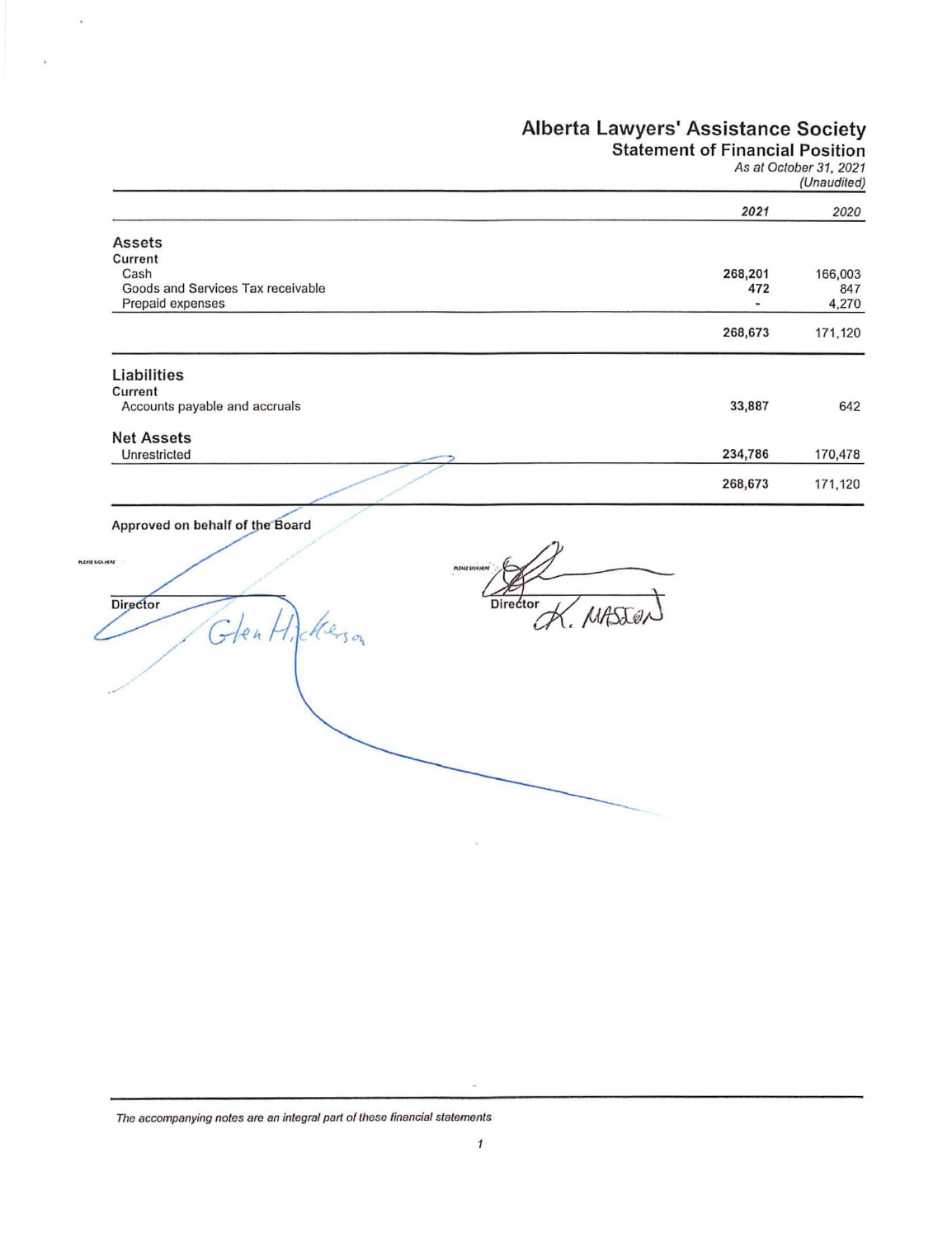### Statement of Operations and Changes in Net Assets

For the year ended October 31, 2021 (Unaudited)

 $\ddot{\phantom{a}}$ 

|                                              | 2021             | 2020      |
|----------------------------------------------|------------------|-----------|
|                                              |                  |           |
| <b>Contributions</b>                         |                  |           |
| Law Society of Alberta                       | 745,000          | 626,000   |
| <b>Fundraising events</b>                    | 40,067           |           |
| Canadian Bar Association                     | 20,000           | 22,135    |
| Individuals (direct)                         | 12,487           | 10,497    |
| Online donations via Canada Helps            | 12,435           | 21,503    |
| <b>Calgary Bar Association</b>               | 11,355           |           |
| Law firms and corporation donations (direct) | 11,000           | 25,100    |
| Hand to Hand Event                           |                  | 33,391    |
|                                              | 852,344          | 738,626   |
| <b>Other Income</b>                          |                  |           |
| Government assistance (Note 5)               |                  | 21,826    |
| Other income                                 | 108              | 184       |
|                                              | $\bullet$<br>108 | 22,010    |
| <b>Total revenue</b>                         | 852,452          | 760,636   |
| <b>Expenses</b>                              |                  |           |
| <b>Counselling services</b>                  | 501,305          | 424,323   |
| Promotion, education and awareness           | 187,445          | 231,923   |
| Peer support management and activities       | 50,527           | 46,063    |
| Administration                               | 48,867           | 68,861    |
| <b>Total expenses</b>                        | 788,144          | 771,170   |
| Excess (deficiency) of revenue over expenses | 64,308           | (10, 534) |
| Net assets, beginning of year                | 170,478          | 181,012   |
| Net assets, end of year                      | 234,786          | 170,478   |
|                                              |                  |           |

The accompanying notes are an integral part of these financial statements

 $\ddot{\phantom{a}}$ 

j.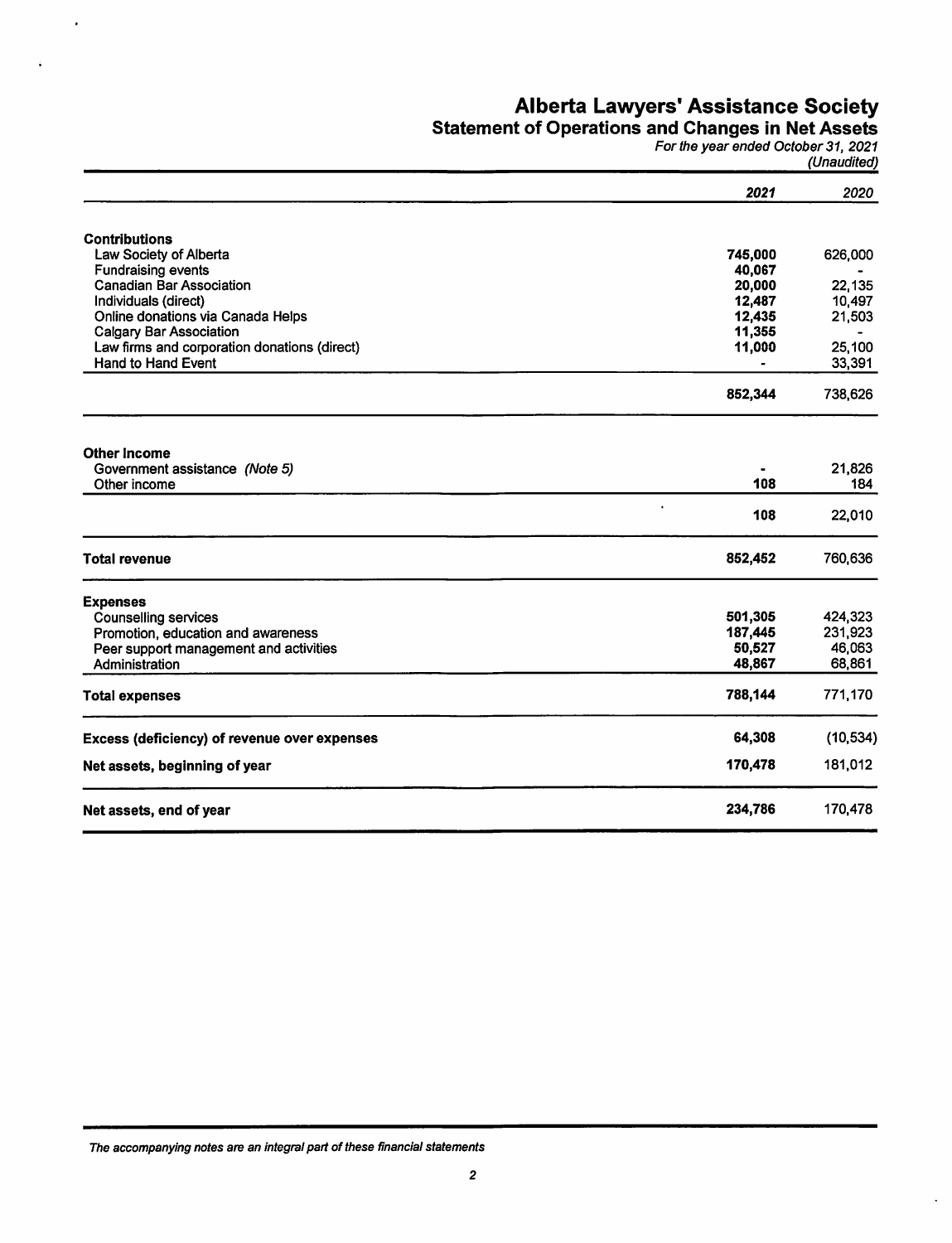### Statement of Cash Flows

For the year ended October 31, 2021 (Unaudited)

|                                                      | 2021    | 2020      |
|------------------------------------------------------|---------|-----------|
| Cash provided by (used for) the following activities |         |           |
| <b>Operating</b>                                     |         |           |
| Excess (deficiency) of revenue over expenses         | 64.308  | (10, 534) |
| Changes in working capital accounts                  |         |           |
| Goods and Services Tax receivable                    | 375     | (647)     |
| <b>Prepaid expenses</b>                              | 4.270   | (3,970)   |
| Accounts payable and accruals                        | 33,245  | (42, 978) |
| Deferred contributions                               |         | (3,000)   |
| Increase (decrease) in cash resources                | 102.198 | (61, 129) |
| Cash resources, beginning of year                    | 166,003 | 227,132   |
| Cash resources, end of year                          | 268.201 | 166,003   |

The accompanying notes are an integral parl of these financial statements

 $\ddot{\phantom{a}}$ 

 $\ddot{\phantom{0}}$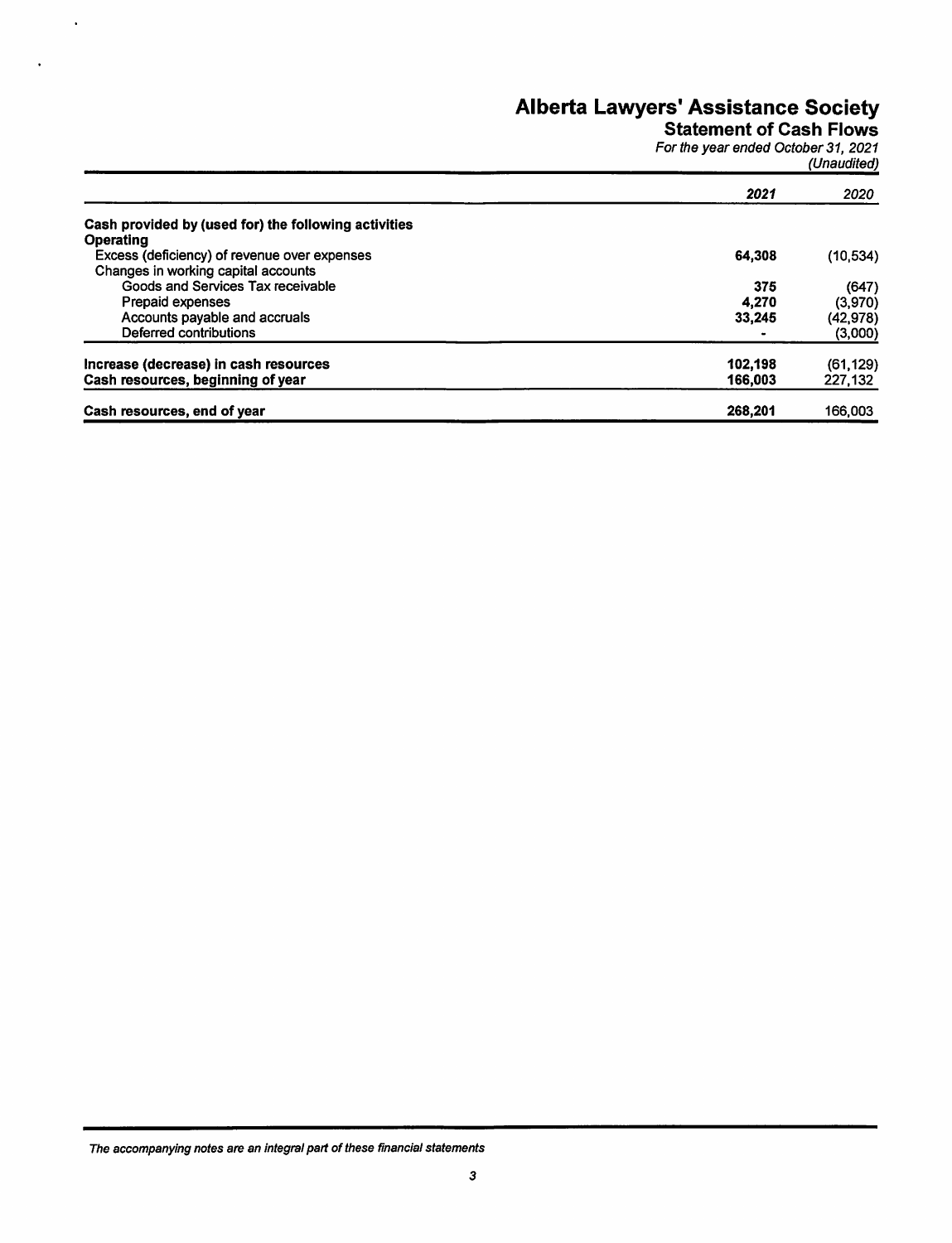Notes to the Financial Statements For the year ended October 31, 2021

(Unaudited)

#### 1. Incorporation and nature of the organization

Alberta Lawyers' Assistance Society (the "Society") is a registered charity incorporated under the Societies Act of Alberta. The Society is exempt from income taxes under the Income Tax Act ("the Act"). In order to maintain its status as a registered charity under the Act, the Society must meet certain requirements within the Act. In the opinion of management these requirements have been met.

The Society's purpose is to provide assistance, counselling and referral services to Alberta's lawyers, articling students, and their immediate families in personal crisis. Funding is provided by contributions from the Law Society of Alberta, The Canadian Bar Association (Alberta), and private contributors. In fiscal 2020 and 2021, the Society provided counselling through the professionals of Forbes Psychological Services Ltd. ("Forbes"), a leading provider of assistance to professionals and their families.

#### 2. Significant accounting policies

The financial statements have been prepared in accordance with Canadian accounting standards for not-for-profit organizations as issued by the Accounting Standards Board in Canada using the following significant accounting policies:

#### Cash

Cash includes cash balances with banks and investments with maturities of three months or less.

#### Revenue recognition

The Society follows the deferral method of accounting for contributions. Restricted contributions are recognized as revenue in the year in which the related expenses are incurred. Unrestricted contributions are recognized as revenue when received or receivable if the amount to be received can be reasonably estimated and collection is reasonably assured.

#### Contributed materials

The Society receives various in-kind services to carry out its business operations. Because of the difficulty in determining their fair value, no amount is recorded for contributed services in these financial statements.

#### Financial instruments

The Society recognizes its financial instruments when the Society becomes party to the contractual provisions of the financial instrument. All financial instruments are initially recorded at their fair value.

Financial instruments consist of: cash and accounts payable and accruals. Unless otherwise noted, it is managemenfs opinion that the Society is not exposed to significant credit and liquidity risk, or market risk, which includes currency, interest rate and other price risks.

At initial recognition, the Society may irrevocably elect to subsequently measure any financial instrument at fair value. The Society has not made such an election during the year.

Transaction costs and financing fees directly attributable to the origination, acquisition, issuance or assumption of financial instruments subsequently measured at fair value are immediately recognized in the statement of operations for the current period. Conversely, transaction costs and financing fees are added to the carrying amount for those financial instruments subsequently measured at amortized cost or cost.

#### Government assistance

Government assistance is recognized when there is a reasonable assurance that the conditions attached to the government assistance will be met and that assistance will be received. Government assistance is recognized as income over the periods necessary to match it with the related costs that it is intended to compensate.

#### A/location of expenses

The Society engages in counselling services; promotion, education and awareness; peer support management activities and administration programs. The costs of each program include the costs of personnel that are directly related to providing the program. The salaries and wages are allocated based on a percentage of time spent on each program.